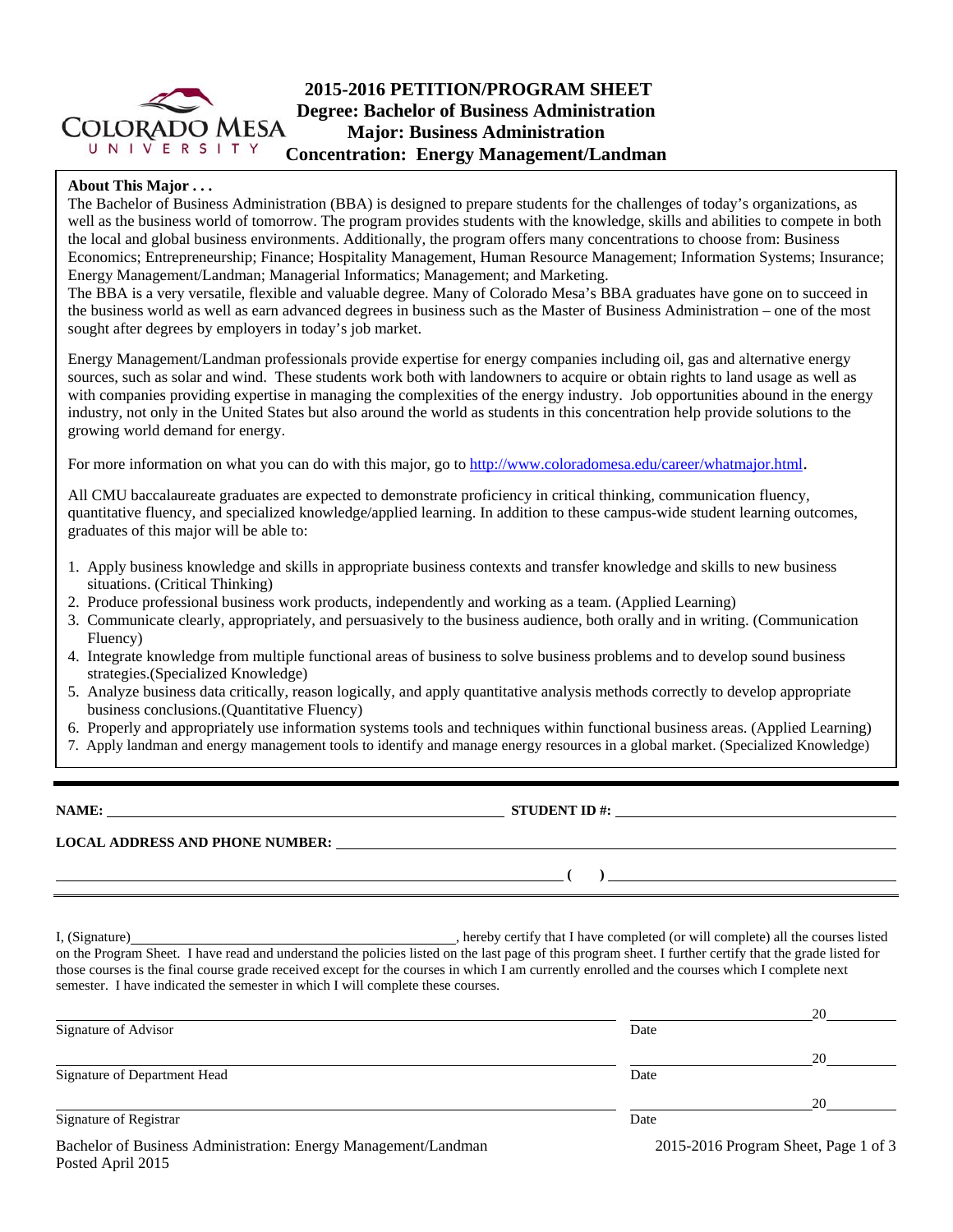### **DEGREE REQUIREMENTS:**

- 120 semester hours total (Students must complete a minimum of 30 of the last 60 hours of credit at CMU, with at least 15 semester hours in major discipline courses numbered 300 or higher).
- 40 upper division credits (A minimum of 15 taken at the 300-400 course levels within the major at CMU).
- 2.00 cumulative GPA or higher in all CMU coursework.
- 2.00 cumulative GPA or higher in coursework toward the major content area.
- Pre-collegiate courses (usually numbered below 100) cannot be used for graduation.
- A student must follow the CMU graduation requirements either from 1) the program sheet for the major in effect at the time the student officially declares a major; or 2) a program sheet for the major approved for a year subsequent to the year during which the student officially declares the major and is approved for the student by the department head. Because a program may have requirements specific to the degree, the student should check with the faculty advisor for additional criteria. It is the student's responsibility to be aware of, and follow, all requirements for the degree being pursued. Any exceptions or substitutions must be approved by the student's faculty advisor and Department Head.
- When filling out the program sheet a course can be used only once.
- Essential Learning Capstone should be completed between 45 and 75 hours.
- See the "Undergraduate Graduation Requirements" in the catalog for additional graduation information.

**ESSENTIAL LEARNING REQUIREMENTS** (31 semester hours) See the current catalog for a list of courses that fulfill the requirements below. If a course is an Essential Learning option and a requirement for your major, you must use it to fulfill the major requirement and make a different selection for the Essential Learning requirement.

| Course No Title<br>ENGL 111<br><b>ENGL 112</b>   | <b>English</b> (6 semester hours, must receive a grade of "C" or better and<br>must be completed by the time the student has 60 semester hours.)<br><b>English Composition</b><br><b>English Composition</b> | 3<br>3 | Sem.hrs Grade Term/Trns |
|--------------------------------------------------|--------------------------------------------------------------------------------------------------------------------------------------------------------------------------------------------------------------|--------|-------------------------|
| hours.)                                          | Math MATH 113 or higher (3 semester hours, must receive a grade of<br>"C" or better, must be completed by the time the student has 60 semester                                                               |        |                         |
| apply to elective credit                         | MATH 113 College Algebra<br>*3 credits apply to the Essential Learning requirements and 1 credit                                                                                                             | $4*$   |                         |
|                                                  | <b>Humanities</b> (3 semester hours)                                                                                                                                                                         |        |                         |
|                                                  | Social and Behavioral Sciences (6 semester hours)                                                                                                                                                            |        |                         |
| ECON 201                                         | Principles of Macroeconomics 3                                                                                                                                                                               |        |                         |
| <b>ECON 202</b>                                  | Principles of Microeconomics                                                                                                                                                                                 | 3      |                         |
|                                                  | <b>Natural Sciences</b> (7 semester hours, one course must include a lab)                                                                                                                                    |        |                         |
| GEOL 111                                         | Principles of Physical Geology 3                                                                                                                                                                             |        |                         |
| GEOL 111L                                        | Principles of Physical Geology                                                                                                                                                                               |        |                         |
|                                                  | Lab                                                                                                                                                                                                          | 1      |                         |
|                                                  |                                                                                                                                                                                                              | 3      |                         |
| <b>History</b> (3 semester hours)<br><b>HIST</b> |                                                                                                                                                                                                              |        |                         |
|                                                  | <b>Fine Arts</b> (3 semester hours)                                                                                                                                                                          |        |                         |

Course No Title Sem.hrs Grade Term/Trns

#### **WELLNESS REQUIREMENT** semester hours)

| KINE 100 Health and Wellness                          |  |  |
|-------------------------------------------------------|--|--|
| <b>ESSENTIAL LEARNING CAPSTONE</b> (4 semester hours) |  |  |
| <b>ESSL 290</b> Maverick Milestone                    |  |  |

# ESSL 290 Maverick Milestone

|          | (see English $&$ math pre-reqs) 3 |  |
|----------|-----------------------------------|--|
| ESSL 200 | Essential Speech (co-requisite) 1 |  |

**FOUNDATION COURSES** (18 semester hours) These courses, plus ECON 201 & 202 and Essential Learning English & Math requirements must be completed within the student's first 60 hours.

|                 | must be completed within the student s first ob hours. |               |  |
|-----------------|--------------------------------------------------------|---------------|--|
| ACCT 201        | Principles of Financial Acctg                          |               |  |
| ACCT 202        | Principles of Managerial Acctg 3                       |               |  |
| <b>BUGB 105</b> | Freshman Business Seminar                              |               |  |
| <b>BUGB 211</b> | <b>Business Communications</b>                         |               |  |
| <b>CISB 101</b> | Business Inform. Technology                            |               |  |
|                 | or CISB 205 Advanced Business Software                 | $\mathcal{R}$ |  |
| CISB 241        | Intro to Business Analysis                             |               |  |
|                 |                                                        |               |  |

or or STAT 241 Intro to Business Analysis 3

#### **BACHELOR OF BUSINESS ADMINISTRATION: ENERGY MANAGEMENT/LANDMAN CONCENTRATION REQUIREMENTS** (63 semester hours)

### **Business Administration Core** (33 semester hours)

| <b>BUGB 349</b> | Legal Environment of Business 3            |  |  |
|-----------------|--------------------------------------------|--|--|
| BUGB 401        | <b>International Business</b>              |  |  |
| CISB 210        | Fundamentals of Info Systems               |  |  |
| FINA 301        | <b>Managerial Finance</b>                  |  |  |
| MANG 201        | Principles of Management                   |  |  |
| MANG 301        | Organizational Behavior                    |  |  |
| HRMA 371        | Human Resource Management 3                |  |  |
| MANG 471        | <b>Operations Management</b>               |  |  |
| MANG 491        | <b>Business Strategy</b>                   |  |  |
| MARK 231        | Principles of Marketing                    |  |  |
| CISB 341        | <b>Quantitative Decision Making</b>        |  |  |
|                 | or MANG 341 Quantitative Decision Making 3 |  |  |
|                 | or MARK 350 Marketing Research             |  |  |

#### **Required Concentration Courses** (30 Semester Hours)

|                     | MANG 410 Effective Workplace                                            |   |  |  |
|---------------------|-------------------------------------------------------------------------|---|--|--|
|                     | Communication                                                           | 3 |  |  |
|                     | ** EMGT 101 Energy Mang. Fundamentals                                   | 3 |  |  |
|                     | ** EMGT 201 Land Mang. Fundamentals                                     | 3 |  |  |
| EMGT 360            | Real Property, Oil and Gas Law 3                                        |   |  |  |
|                     | EMGT 355 Landman Geo-Petrol-Engineering 3                               |   |  |  |
| EMGT 350            | Energy Development,                                                     |   |  |  |
|                     | <b>Transportation and Markets</b>                                       | 3 |  |  |
| EMGT 440            | <b>Energy Land Practices I</b>                                          | 3 |  |  |
| <b>EMGT 450</b>     | <b>Energy Land Practices II</b>                                         | 3 |  |  |
| EMGT <sub>410</sub> | Energy Regulation and                                                   |   |  |  |
|                     | Compliance                                                              | 3 |  |  |
| EMGT 494            | <b>Energy Senior Seminar</b>                                            | 3 |  |  |
|                     | ** Consult with EMGT advisor for possibility of substituting another    |   |  |  |
|                     | business course for this one if you possess equivalent work experience. |   |  |  |

**ELECTIVES** (2 semester hours of college level courses appearing on your final transcript, **not listed above** to bring total semester hrs to 120.)

\_\_\_\_\_\_ \_\_\_\_ \_\_\_\_\_\_\_\_\_\_\_\_\_\_\_\_\_\_\_\_\_\_\_\_ 1 \_\_\_\_\_ \_\_\_\_\_\_\_\_

\*MATH 113 College Algebra 1